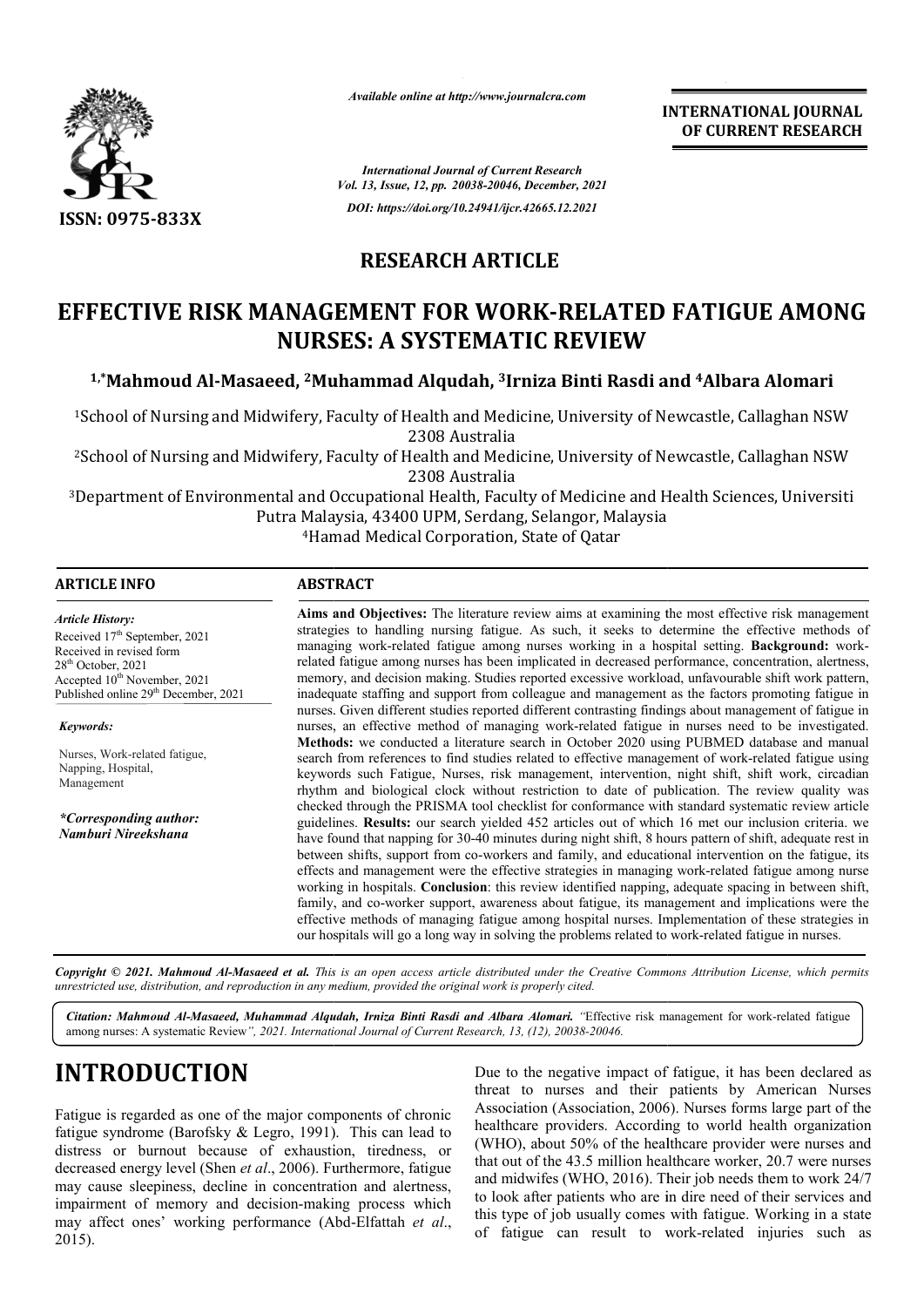needlestick, back, shoulder and neck pain (Trinkoff *et al*., 2007). Work-related fatigue in nurses occurs as a result of heavy workload, long hours of shift work and inadequate staff ratios (Smith-Miller *et al*., 2014). This usually comes with implications, including disrupting natural circadian rhythms, leading to sleep disruption, sleep deprivation, and placing nurses at high risk of developing acute or chronic fatigue that will result into medical errors, decrease in performance, reduced mental acuity, and social problems (Geiger-Brown *et al*., 2012; Kunert *et al*., 2007; Rogers, 2008). Another good example of implications of fatigue is driving in a drowsy state. This will put both nurses and members of public at risk of accident and in the eventuality of having accident injury or death occurs (Crummy *et al*., 2008). Therefore, work-related fatigue become a major concern for nurses working in the hospital and has subsequently contributed to poor results such as reduced performance and mental acuity, and an increase in errors (Steege *et al*., 2015).

Addressing the problems of work-related fatigue in nurses would have to be in multidimensional nature. Given that different nursing organisations have proposed guidelines for managing fatigue and improving safety in the workplace such as the one submitted by American nurses association (Caruso *et al*., 2017). The most critical step in combating nurse fatigue and mitigating its effects is the introduction of organisational strategies and policies to minimise fatigue and encourage safe workplace practises. Such strategies and policies should include campaign awareness on preventable causes of fatigue, strategic breaks during work, napping during night shift, and monitoring and implementing these strategies (Smith-Miller *et al*., 2016; Steege *et al*., 2015). Additionally, researchers have shown the benefit of caffeine, melatonin administration, therapy using bright light/goggles and sunglasses as countermeasures in the fight against fatigue in nurses (Caldwell *et al*., 2008; Liira *et al*., 2010; McLellan *et al*., 2019). The goal of these countermeasures strategies is to minimise the effect of sleep deprivation and misalignment of the circadian rhythm (Caldwell *et al*., 2008). Given that different studies employed different strategies in managing fatigue among nurses, the aim of this review is to determine the effective methods of managing work-related fatigue in nurses working a hospital setting.

**Aims and Objectives:** The literature review aims at examining the most effective risk management strategies to handling nursing fatigue. As such, it seeks to determine the effective methods of managing work-related fatigue among nurses working in a hospital setting

# **METHODS**

*Study design:* The review was performed on the basis PRISMA (Prepared Reporting Items for Systematic Reviews and Meta-Analyses)'s guidelines (Moher *et al*., 2009). In this review, the populations were nurses working in different departments and units in the hospitals. Our intervention is found in the studies conducted on the management/interventions of work-related fatigue in nurses working in the hospitals. The comparators were group of nurses that serves as controls by having fatigue measures taken before and after the administration of the intervention. The outcome measure was found in the studies that had fatigue as

one of the outcome measures either by self-assessment using different fatigue measurement questionnaires or physiological measurement such melatonin and body temperature.

#### **Literature search strategy**

*Search term:* PubMed database was searched for potential studies on management of fatigue among hospital nurses using keyword terms such fatigue, nurses, shift work, night work, sleep, napping, workload, fatigue intervention, management. These terms were joined by "AND" or "OR" and searched in the database to get the potential articles for inclusion into our review. There was no filter for date of publication but, only articles written in English language were chosen. References of the potential articles was also screened to get more studies that fulfil our inclusion criteria. The articles were then screened by title and abstract followed by full text screening before data extraction and synthesis.

#### *Study selection*

### *Selection criteria*

*Inclusion criteria***:** the inclusion criteria for this review were as follows:

Studies on adult Nurses working in the hospital settings

- Studies covering physical, mental and emotional fatigue
- Studies evaluating management of fatigue in nurses
- All type of interventional (cross sectional, cohort or casecontrol, randomised and nonrandomised control trials) studies with control or without participants

*Exclusion criteria***:** the exclusion criteria for this study were found below:

- Studies on other clinical workers
- Studies evaluating patients instead of nurses
- Interventional studies that were not evaluating fatigue

**Target subjects:** These are nurses working in the hospital ecosystem.

**Data extraction:** Data extracted included demographic information such as Author, year of publication, number of subject/controls, study design, aim of the study, type of intervention, measures, results, and limitation

**Quality assessment:** Downs and Black check list for randomised and non-randomised interventional studies (Downs & Black, 1998) was used to determine the quality of the included studies in which the scoring was later modified by changing the total scores from 31 to 28 (Hooper et al., 2008).

The check list comprises of six items to be graded during the assessment including reporting, external validity, bias, confounding and power. Moreover, based on the total scores earned by the study, it is graded in the form of excellent (26- 28), good (20-25), fair (15-19) or poor ( $\leq$ 14).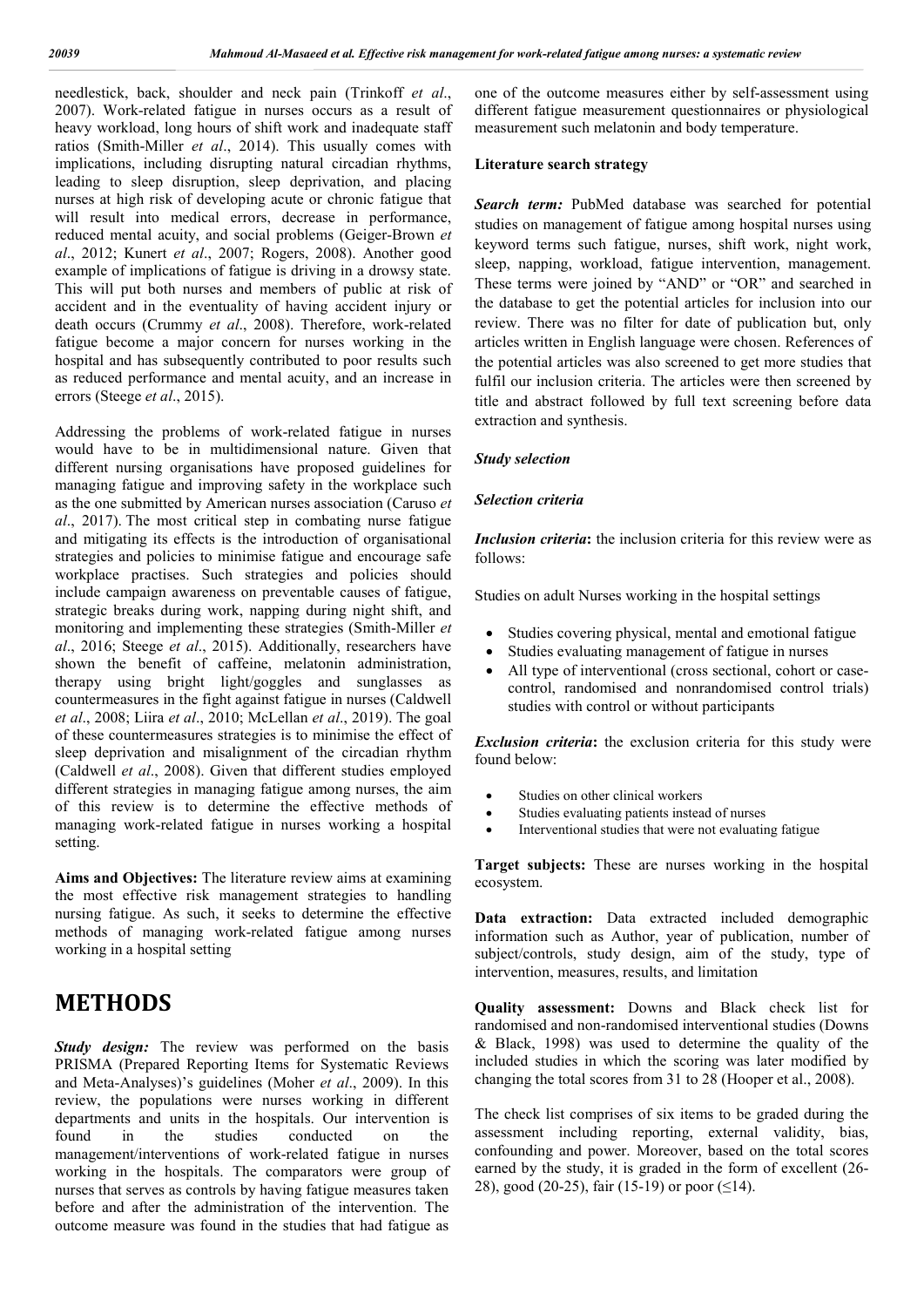## **RESULTS**

**Search outcome:** As shown in figure 1, the literature search through the database produced 445 articles while hand search of the references from the search articles yielded 7 more articles making a total of 452 articles. After screening by title and abstract, the remaining articles were 32. About 422 articles that did not fulfil our inclusion criteria were excluded at this stage. Upon going through the full text articles, 16 more articles were excluded again due to noncompliance with our inclusion criteria leaving us with a total of 16 articles to be included in our quality and risk of bias assessment. Interestingly, all the 16 articles passed the assessment test, hence, 16 articles were used for the synthesis of the review.



*Characteristics of studies included:* As can be observed from table (1), out of the 16 included studies, 5 studies were conducted in European countries. Of the 5 studies from Europe, three were conducted in Italy (Costa *et al*., 1995; Costa *et al*., 1993; Costa *et al*., 1997); another two carried out in Norway (Eldevik *et al*., 2013; Flo *et al*., 2014) and lasty one was conducted in UK(Iskera-golec *et al*., 1996). Also, we have identified five studies conducted in Asia. Two of the studies were conducted in Japan (Fukuda *et al*., 1999; Takahashi *et al*., 1999) with two and one study carried out in Korea (Han *et al*., 2014; Yoon & Song, 2002) and Israel (Zion & Shochat, 2019) respectively. Moreover, four studies were performed in America; three of them from USA (Petrov *et al*., 2014; Scott *et al*., 2010; Smith-Coggins *et al*., 2006) and Brazil (Palermo *et al*., 2015). Lastly, only one study conducted in Australia met our inclusion criteria Winwood *et al*. (2006).

In terms of study design, six studies employed napping/sleeping intervention for fatigue management (Fukuda *et al*., 1999; Palermo *et al*., 2015; Petrov *et al*., 2014; Smith-Coggins *et al*., 2006; Takahashi *et al*., 1999; Zion & Shochat, 2019). However, out of these studies, Fukuda *et al*. (1999), Petrov *et al*. (2014) and Zion and Shochat (2019) used quasiexperiment design, Takahashi *et al*. (1999) used cohort interventional design, Smith-Coggins *et al*. (2006) used randomised control trial and lastly cross sectional study design was utilized by (Palermo *et al*., 2015). Three of the included studies by Eldevik *et al*. (2013), Flo *et al*. (2014) and Iskeragolec *et al*. (1996) explored the effect of regulation of shift work pattern in the management of fatigue. One of the study employed cohort study design (Flo *et al*., 2014) whereas the other two used quasi-experimental (Iskera-golec *et al*., 1996) and quasi-survey (Eldevik *et al*., 2013) designs respectively. In addition, three of our included studies used regulation of light exposure as an intervention for fatigue, and both of them were quasi-experimental design in nature (Costa *et al*., 1995; Costa *et al*., 1997). Additionally, two studies evaluated the effect of workload on fatigue using quasi-survey (Han *et al*., 2014) and quasi-experimental (Fukuda *et al*., 1999) study design. Finally, one quasi-experimental study by Yoon and Song (2002) evaluated the effect of melatonin on fatigue, one study evaluated the effect of family support on nurses fatigue (Winwood *et al*., 2006) and another prospective interventional study conducted by Scott *et al*. (2010).

**Quality of studies included:** Result of the assessment of the methodological quality of the included studies was conducted based on the check list by Downs and Black (1998). Seven (Eldevik *et al*., 2013; Palermo *et al*., 2015; Petrov *et al*., 2014; Scott *et al*., 2010; Smith-Coggins *et al*., 2006; Winwood *et al*., 2006; Yoon & Song, 2002) and nine (Costa *et al*., 1995; Costa *et al*., 1993; Costa *et al*., 1997; Flo *et al*., 2014; Fukuda *et al*., 1999; Han *et al*., 2014; Iskera-golec *et al*., 1996; Takahashi *et al*., 1999; Zion & Shochat, 2019) of our included studies had good and fair quality of the methodology (table 3). Nevertheless, looking at the scores for individual component of the check list, reporting got 100% for all the studies. Furthermore, 80% of the studies had good external validity, while scores for bias ranges between 4-7 which good, the confounding was also above average. However, only 38% of the studies reported the power of their studies, meaning the rest 62% of the studies did not provide adequate information about sampling method or they did not report the actual *P* value of the result of the main outcome of their studies. In summary, the quality of the included studies is above average and hence all of them were included in synthesis.

**Effective risk management:** With regards to the effective ris**k** management or intervention of fatigue, there is a bit of heterogeneity in the approaches. Different studies used different methods to reduce the negative impact of fatigue on nurses. These interventional approaches targeted improvement of sleep quality, adaptation of night shift and reduction of workload to mitigate the consequences of acute and chronic fatigue. For the management of fatigue using sleeping/napping, reduced fatigue were reported after 30 minutes (Zion & Shochat, 2019), 40 minutes (Smith-Coggins *et al*., 2006), 2-3 hours (Fukuda *et al*., 1999; Palermo *et al*., 2015) of napping. One study reported increased level of fatigue after 2 hour of napping during night shift, this increment was later found to decline and comes back to pre-napping state(Takahashi *et al*., 1999). A study by Petrov *et al*. (2014) found no difference between group of nurses that undergo different strategies of sleeping /napping and the control. These results suggest that while conducting studies regarding management of fatigue optimization of sleep/napping duration and timing is necessary. For management of fatigue through the regulation of light exposure during night shift, the two studies included in our review did not find significant difference between nurses exposed to bright light during night shift (Costa *et al*., 1995; Costa *et al*., 1997). However, Costa *et al*. (1995) made mention of improved symptoms of fatigue even though the improvement was not statistically significant. Contrary to the two studies, Costa *et al*. (1993) reported significant reduction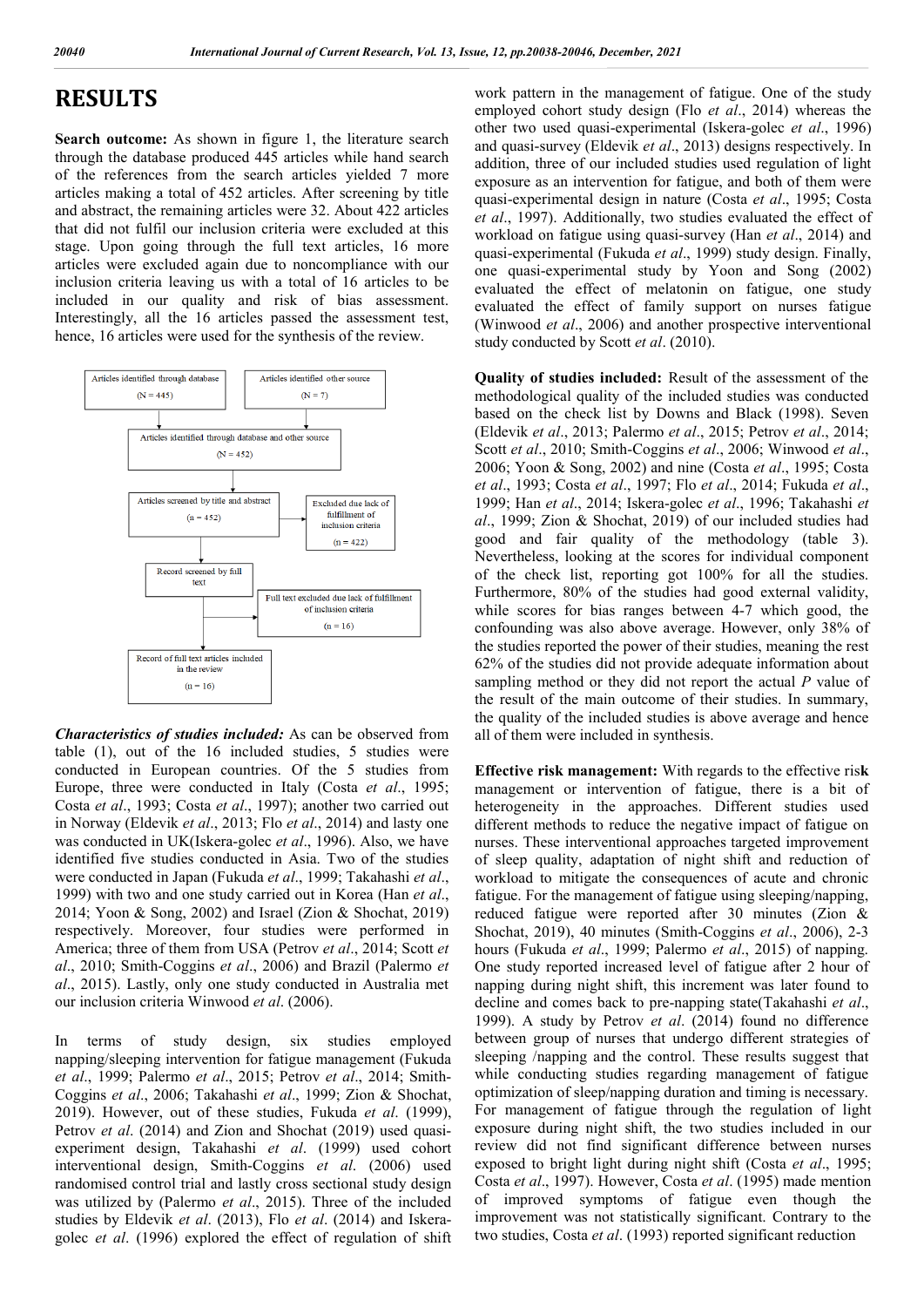| Author<br>and year          | Country | Subjects (%<br>female) | Research objective                                                                                                                                                                                            | Research design                                                                                                                                               | Conclusion                                                                                                                                                                                                                                                      | Limitation                                                                                                                                                                                                                             |  |
|-----------------------------|---------|------------------------|---------------------------------------------------------------------------------------------------------------------------------------------------------------------------------------------------------------|---------------------------------------------------------------------------------------------------------------------------------------------------------------|-----------------------------------------------------------------------------------------------------------------------------------------------------------------------------------------------------------------------------------------------------------------|----------------------------------------------------------------------------------------------------------------------------------------------------------------------------------------------------------------------------------------|--|
| Costa et<br>al 1993         | Italy   | 15(100)                | To determine if tolerance to night shift can<br>be facilitated by exposure to bright light                                                                                                                    | This is a<br>quasi-experimental<br>${\rm to}$<br>design<br>evaluate<br>the<br>interventional<br>effect of<br>light<br>exposure on tolerance to night<br>shift | The result indicated reduced fatigue after<br>exposure to bright light during night shift.                                                                                                                                                                      | It would be important to tailor the use of bright<br>light during night work according to whether<br>circadian rhythms are recommended to be<br>changed or not.                                                                        |  |
| Costa et<br>al 1995         | Italy   | 15(100)                | To test the effect of exposure to bright light<br>on some psychophysical conditions, such as<br>fatigue during night shift                                                                                    | This is a Quasi-experimental<br>design that test bright light<br>exposure against normal light                                                                | The bright light intervention during night shift<br>improved the fatigue condition of the nurses,<br>however, the result was not statistically<br>significant.                                                                                                  | It would be important to tailor the use of bright<br>light during night work according to whether<br>circadian rhythms are recommended to be<br>changed or not.                                                                        |  |
| Costa et<br>al 1997         | Italy   | 5(80)                  | To examine whether bright light exposure<br>could be used as a potential method for shift<br>workers to improve night work tolerance.                                                                         | This is a Quasi-experimental<br>design that test the effect of<br>wearing light visor versus not-<br>wearing it during night shift                            | The result did not produce a significant<br>difference in terms of fatigue management<br>between days of night shift with and without<br>wearing the light visor                                                                                                | The very small sample size may have affected<br>the result.                                                                                                                                                                            |  |
| Eldevik<br>et<br>al<br>2013 | Norway  | 1990 (90.4)            | The research was to determine whether<br>insomnia, extreme sleepiness, excessive<br>fatigue, anxiety, depression, and shift work<br>disorder were correlated with quick returns<br>among shift employees.     | This is a Quasi-survey design that<br>test the effect of quick return to<br>night shift on fatigue and related<br>symptoms                                    | The result indicated an association between<br>quick return to night shift and fatigue among<br>nurses                                                                                                                                                          | Since the result was based on self-assessment<br>report, some biases may exist                                                                                                                                                         |  |
| Flo et al<br>2014           | Norway  | 1224(90.3)             | To analyse if, at 1-year follow-up, the<br>number of work shifts spaced by less than<br>11 hours (quick returns) at baseline could<br>predict health concerns in nurses.                                      | This is a longitudinal study<br>assessing the relationship between<br>quick returns and future health<br>problems such as pathological<br>fatigue.            | The decline in the amount of quick returns from<br>1 year to the next was associated with a reduced<br>risk of pathological fatigue.                                                                                                                            | The study design did not include assessment<br>before participation and that more than a single<br>follow up will increase the strength of the<br>study. Since the study used self-reporting<br>questionnaires, recall bias may exis.t |  |
| Fukuda<br>et<br>al<br>1999  | Japan   | 20(NA)                 | To evaluate the nursing workload related to<br>a 2-shift 16-h night shift and a 3-shift 8-h<br>night and evening shifts through four<br>questionnaires and four physiological and<br>behavioural assessments. | This is a Quasi-experimental<br>design to test the effects of<br>workload and napping<br>on<br>physiological and behavioural<br>measures during night shift   | The result showed that decreased workload, 2<br>hours of napping and a day off reduced the<br>nurses' level of fatigue, heart rate and physical<br>activities significantly in 16 hours shift.                                                                  | Self-assessment often comes with bias.                                                                                                                                                                                                 |  |
| Han et al<br>2014           | Korea   | 80(100)                | To examine the relationship of work and<br>non-work variables with acute and chronic<br>fatigue and inter-shift recovery among 12-<br>hour shift hospital nurses                                              | This is a quasi-survey study that<br>evaluated the relationship between<br>work and non-work variables, and<br>fatigue and its recovery.                      | The result indicated that both acute and chronic<br>fatigue plus the inter-shift recovery were<br>significantly related to workload and social<br>support from working environment. Also, shift<br>rotation has significant relationship with acute<br>fatigue. | Sample size and self -reporting were the<br>limitations of this study                                                                                                                                                                  |  |

Continue ....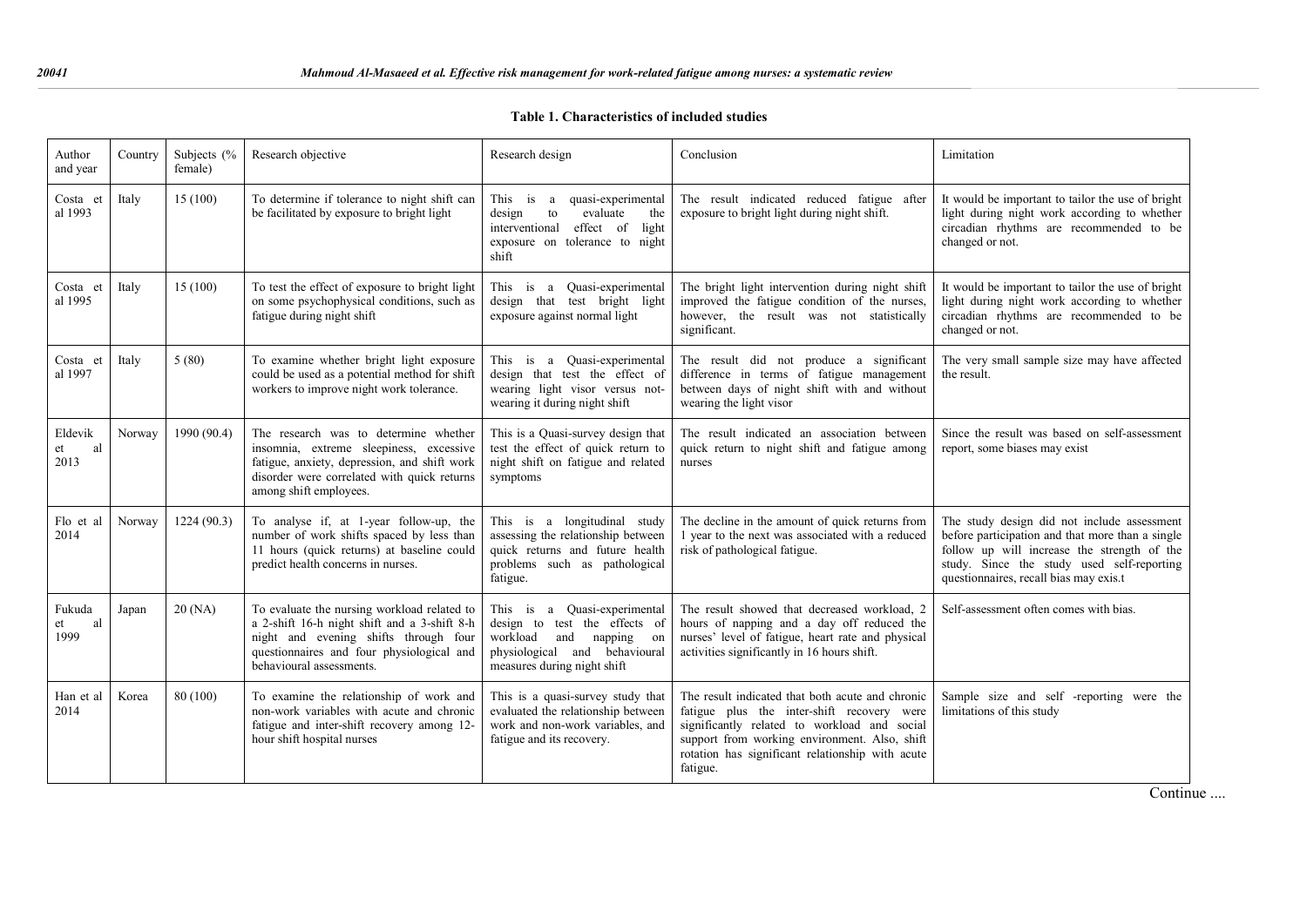| Iskera-golec<br>et al 1996      | UK         | 126 (NA)    | To compare health, sleep, psychological and social<br>well-being indicators, job satisfaction and ICU nurses'<br>burnout on 12-and 8-h shifts.                                                                  | This is a Quasi-experimental design<br>comparing the effect of two shift patterns.                                                                     | In comparison with 8 hours shift, 12 hours shift nurses<br>reported more chronic fatigue, cognitive anxiety, sleep<br>disturbance and emotional exhaustion even in the<br>presence of an increased number of the rest days.<br>The long-term health effects of working various shift<br>job lengths did not vary significantly. Nurses working<br>longer hours, however, registered lower social and<br>domestic disturbance, possibly because they had more<br>days off in a row. | Factors that lead to inefficiency of the rest days<br>in to bring down the level of fatigue 12 hours<br>shift need to be investigated                                                   |
|---------------------------------|------------|-------------|-----------------------------------------------------------------------------------------------------------------------------------------------------------------------------------------------------------------|--------------------------------------------------------------------------------------------------------------------------------------------------------|------------------------------------------------------------------------------------------------------------------------------------------------------------------------------------------------------------------------------------------------------------------------------------------------------------------------------------------------------------------------------------------------------------------------------------------------------------------------------------|-----------------------------------------------------------------------------------------------------------------------------------------------------------------------------------------|
| Palermo et al<br>2015           | Brazil     | 1940 (84.7) | To examine the association between napping time<br>during the night shift and nurse recovery after work                                                                                                         | This is Cross-sectional epidemiological<br>on the relationship between duration<br>napping and recovery from short term<br>effects of fatigue.         | Higher level of recovery was seen in nurses that napped<br>between 2-3 hours during night shift.                                                                                                                                                                                                                                                                                                                                                                                   | The model used for the analysis of short-term<br>recovery needs to be replicated in another<br>study since this was the first time of its usage<br>in Brazil.                           |
| Petrov et al<br>2014            | <b>USA</b> | 214 (100)   | To examine the off-shift sleep strategies of nightshift<br>nurses, and to evaluate the relationship between the<br>sleep strategies and adaptation to shift<br>work.                                            | This is a quasi-survey study design to<br>evaluate the relationship between the<br>sleep strategies and adaptation to shift<br>work.                   | There is no significant difference between<br>sleep/napping strategies and sleep quality or fatigue                                                                                                                                                                                                                                                                                                                                                                                | Self-assessment often comes with bias.                                                                                                                                                  |
| Scott et al<br>2010             | <b>USA</b> | 47 (NA)     | To Evaluate the effectiveness of a nurse fatigue<br>countermeasure programme (FCMPN) to minimise<br>fatigue and errors in patient care                                                                          | This is pre-post-test interventional study<br>design called fatigue countermeasures<br>program for nurses (FCMPN)                                      | The programme helped in minimising fatigue, improve<br>sleep and reduced error                                                                                                                                                                                                                                                                                                                                                                                                     | Using convenient sampling in this study limits<br>the generalizability of the result.                                                                                                   |
| Smith-<br>Coggins et al<br>2006 | <b>USA</b> | 49(67.3)    | To investigate whether a 40-minute nap chance in<br>doctors and nurses working 12-hour night shifts at 3<br>AM will boost cognitive and psychomotor<br>performance.                                             | This is a randomized control trial to<br>determine the effect of napping on<br>cognitive and psychomotor performance                                   | At 7:00 am, the group that underwent napping reported<br>less fatigue, less sleepiness, less performance lapses,<br>less dangerous driving (simulated) and more vigour.<br>However, at 4:00 am, the nurses performed poorly on<br>memory recall test.                                                                                                                                                                                                                              | The limitations of this study were related to<br>efficiency of the driving simulator. Also, effect<br>of caffeine was not evaluated, instead, its<br>usage was banned during the study. |
| Takahashi et<br>al 1999         | Japan      | 20(100)     | To analyse the impact on subjective symptoms<br>(Fatigue, sleepiness, and dullness) of both timing and<br>duration of the 2-hour napping among the 16-hour<br>shift nurses                                      | This is a cohort study design with 2 hours<br>Napping intervention on nurses<br>undergoing 16 hours shift                                              | The findings show that immediately after napping,<br>sleepiness, fatigue, and dullness increased relative to<br>pre-nap. Sleepiness significantly reduced subsequently,<br>and other symptoms returned to pre-nap values. The<br>timing of the nap is not important. As nap time rose $($<br>1.5 h), post-nap fatigue lasted longer.                                                                                                                                               | 2-hour napping is lengthy for this type of study<br>and it may lead to sleep inertia which will lead<br>to more fatigue.                                                                |
| Winwood et<br>al 2006           | Australia  | 846 (100)   | To examine the relationship between age, domestic<br>responsibilities and recovery from shift work related<br>fatigue and the evolution of maladaptive health<br>outcomes among full-time working female nurses | This is a cross sectional study design to<br>determine the effect of age and domestic<br>responsibility on recovery from shift<br>work related fatigue | Their findings showed that being part of a family<br>structure for full-time shift work nurses would<br>potentially be protective against the development of<br>maladaptive fatigue.                                                                                                                                                                                                                                                                                               | The use of purposive sampling method in this<br>study limits the generalizability of the result.                                                                                        |
| Yoon<br>and<br>Song, 2002       | Korea      | 12(100)     | To determine the effect of melatonin administration<br>on night shift adaptation and to see if this effect is<br>enhanced by attenuating morning sunlight exposure                                              | This is a Quasi-experimental design<br>evaluating melatonin and<br>sunlight<br>treatment for night shift                                               | Melatonin had a marginal advantage in enhancing<br>workers' adaptation to night shifts, and its effect was not<br>strengthened by attenuation of morning sun exposure.                                                                                                                                                                                                                                                                                                             | Some parameters that are core measures for<br>circadian rhythm such as body temperature,<br>phase shift value have not been evaluated.                                                  |
| Zion<br>and<br>Shochat,<br>2019 | Israel     | 119 (100)   | To evaluate the effectiveness of a 30-min nap and its<br>relationship during an 8-hr night shift with individual<br>factors of sleepiness and cognition.                                                        | This is a Quasi-experimental design that<br>examines the beneficial effect of napping<br>on night shift.                                               | A scheduled nap can provide a helpful countermeasure<br>over and above interpersonal differences against the<br>adverse effects of night-time shift work in female<br>nurses.                                                                                                                                                                                                                                                                                                      | Confounding effect of sleep inertia has not<br>been considered in the study design.                                                                                                     |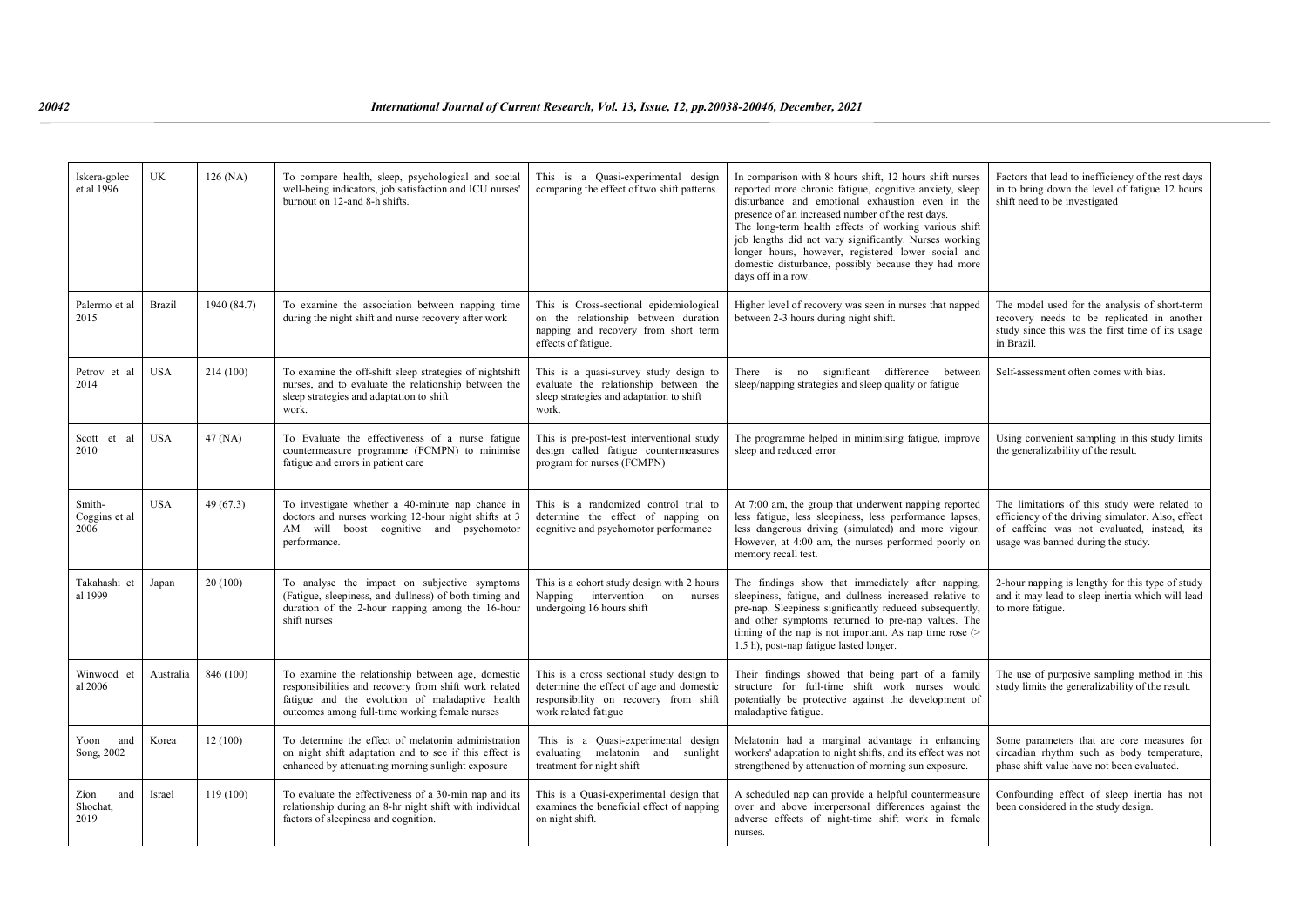| Author and year                                     | <b>Measure</b>                                 | comments                                       |
|-----------------------------------------------------|------------------------------------------------|------------------------------------------------|
| Flo et al $2014$                                    | Chalder fatigue scale                          | Established questionnaire                      |
| Costa et al (1993); Costa et al (1995); Costa et al | Fatigue scale                                  | Established questionnaire                      |
| (1997); Eldevik et al 2013                          |                                                |                                                |
| Fukuda et al 1999; Takahashi et al 1999             | Fatigue symptom questionnaire                  | Established questionnaire                      |
| Yoon and Song, 2002; Smith-Coggins et al 2006       | Profile of mood state                          | Established questionnaire                      |
| Iskera-golec et al 1996                             | Maslach born out inventory                     | Established questionnaire                      |
| Palermo et al 2015                                  | Need for recovery scale                        | Established questionnaire                      |
| Han et al 2014; Winwood et al 2006                  | Occupational Fatigue Exhaustion Recovery scale | Established questionnaire                      |
|                                                     | (OFER)                                         |                                                |
| Scott et al 2010                                    | Fatigue countermeasures program for nurses     | Designed programme                             |
|                                                     | (FCMPN)                                        |                                                |
| Petrov et al 2014                                   | Standard shift work index                      | It is a questionnaire designed for shift work, |
|                                                     |                                                | but has a component for measurement of         |
|                                                     |                                                | chronic fatigue                                |
| Zion and Shochat, 2019                              | Questionnaire developed by the Author          | The questionnaire was validated                |

#### **Table 2. Measurement of fatigue**

**Table 3. Assessment of the methodological quality for randomized and non-randomized studies**

| <b>Study ID</b>          | Reporting $(10)^*$ | External validity $(3)^*$ | Bias $(7)^*$ | Confounding $(6)$ <sup>*</sup> | Power $(1)^*$ | Total $(28)^*$ |
|--------------------------|--------------------|---------------------------|--------------|--------------------------------|---------------|----------------|
| Costa et al 1993         |                    |                           |              |                                |               |                |
| Costa et al 1995         |                    |                           | 5            |                                | $\Omega$      | 15             |
| Costa et al 1997         | 6                  |                           |              |                                | $\mathbf{0}$  | 15             |
| Eldevik et al 2013       | 8                  |                           |              |                                |               | 21             |
| Flo et al 2014           | 8                  |                           | 5            | 3                              | $\theta$      | 19             |
| Fukuda et al 1999        |                    |                           | 5            | 4                              | $\Omega$      | 19             |
| Han et al 2014           |                    |                           | 4            | 4                              |               | 19             |
| Iskera-golec et al 1996  | 8                  |                           | 4            |                                | $\theta$      | 19             |
| Palermo et al 2015       | $\mathbf Q$        |                           | 5            | 4                              | $\Omega$      | 21             |
| Petrov et al 2014        | 10                 |                           | 5            |                                |               | 23             |
| Scott et al 2010         | 9                  |                           |              |                                |               | 21             |
| Smith-Coggins et al 2006 | 10                 |                           | n            |                                | $\theta$      | 25             |
| Takahashi et al 1999     | 8                  |                           | 4            |                                | $\theta$      | 19             |
| Winwood et al 2006       | Q                  |                           | 6            | 3                              |               | 21             |
| Yoon and Song, 2002      | 10                 |                           | 5            | 3                              |               | 22             |
| Zion and Shochat, 2019   | 8                  | 3                         | 5            | 3                              | $\theta$      | 19             |
|                          |                    |                           |              |                                |               |                |

in the level of fatigue after exposure to bright light during night shift. Overall, the result of light exposure during night shift may not be a best strategy for fatigue management in nurses. Additionally, some studies used regulation of shift pattern in the management of fatigue. Iskera-golec *et al*. (1996) indicated that nurses that undergo 12 hours of shift were more prone to chronic fatigue than those involved in 8-hour shift pattern. Also, reduction of quick return between shifts caused decline in level of fatigue (Eldevik *et al*., 2013; Flo *et al*., 2014; Han *et al*., 2014). The results from the studies that examine shift pattern on management of fatigue summarily showed that duration and frequency of night shift determine the effectiveness of fatigue management. Other studies reported different approaches to managing fatigue among nurses. For example, administration of melatonin during night shift have been reported to increases nurses' adaptation to night shift (Yoon & Song, 2002), which translates into fatigue reduction. Nurses on shift work and have family support have been reported to get protection against maladaptive fatigue (Winwood *et al*., 2006). Lastly, a strategic fatigue counter measures programme is one of the best methods of managing fatigue. This programme was able to minimise fatigue, improve quality of sleep and reduce errors during work (Scott *et al*., 2010).

**Measurement of fatigue:** Measurement of fatigue is done in either objective or subjective manner. The objective measurement involves measuring physiological parameters, such as reaction time and number of recorded errors during work.

On the other hand, subjective fatigue is measured mostly using questionnaires (De Vries *et al*., 2003). In our review, all the studies included, adopt the subjective method of fatigue measurement. Different type of questionnaires that directly or indirectly measure fatigue were used table 2. The questionnaire that measure fatigue directly are usually design to answer questions related tiredness, exhaustion, burn out, mood state and recovery (Costa *et al*., 1995; Costa *et al*., 1993; Costa *et al*., 1997; Eldevik *et al*., 2013; Flo *et al*., 2014; Fukuda *et al*., 1999; Han *et al*., 2014; Iskera-golec *et al*., 1996; Palermo *et al*., 2015; Scott *et al*., 2010; Smith-Coggins *et al*., 2006; Takahashi *et al*., 1999; Winwood *et al*., 2006; Yoon & Song, 2002). Contrarily, questionnaires that measure fatigue indirectly are usually designed for other purposes like shift work but have some questions allocated for fatigue (Petrov *et al*., 2014; Zion & Shochat, 2019).

# **DISCUSSION**

To achieve effective management of fatigue among nurses' different strategies have been put in place. From the result of our review, three major interventions used in managing fatigue targeted improvement of sleep/napping, adaptation of shift work (especially the night shift). If we take sleep/napping intervention, we will observe that this intervention can only be effective when timing and duration of the napping is determined carefully.The effectiveness of this intervention have been reported when nurses napped for 30-40 minutes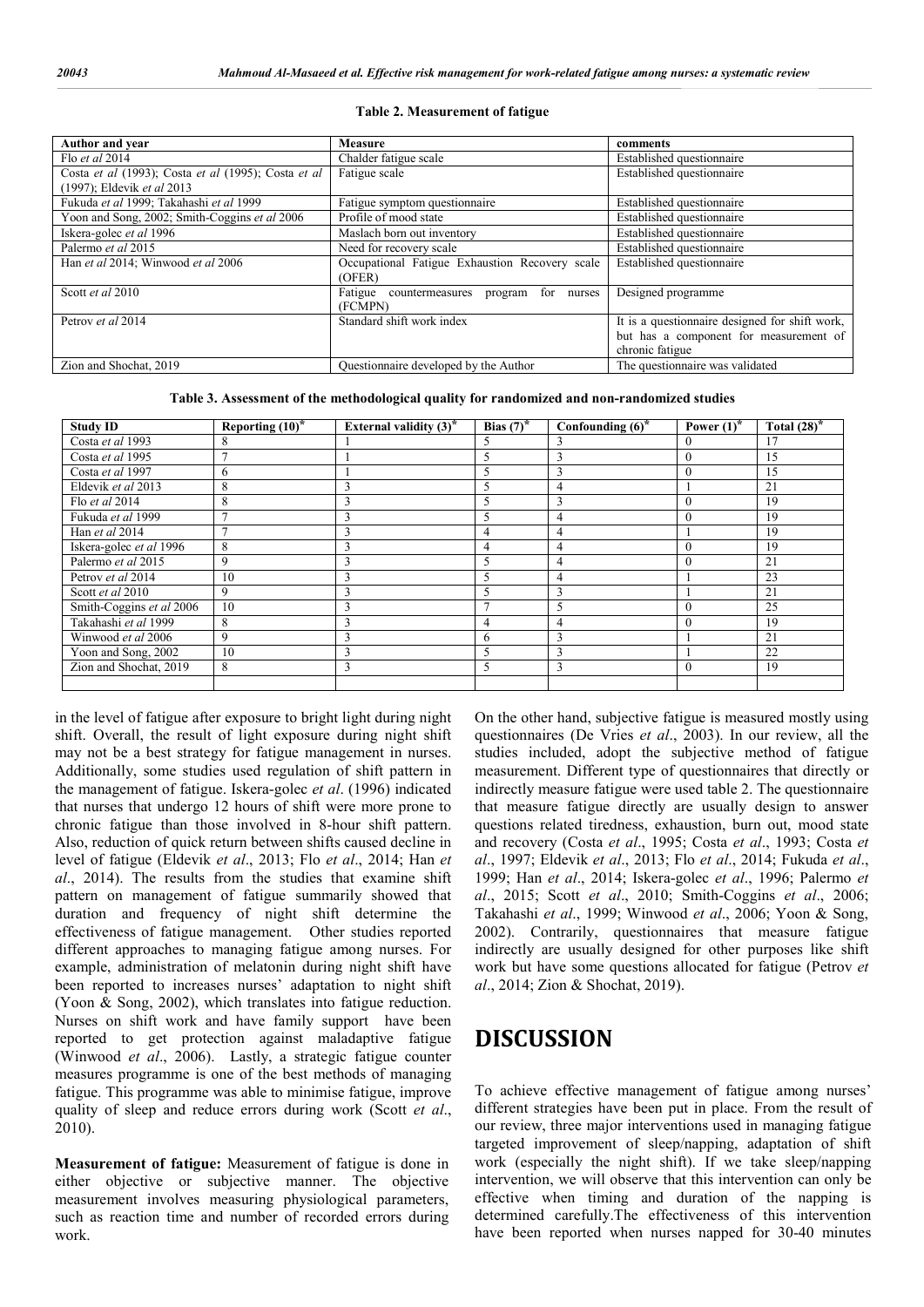during their night shift (Smith-Coggins *et al*., 2006; Zion & Shochat, 2019). This result is comparable with others studies that reported napping during short breaks at night improved the nurses' mood, regain their energy and be more concentrated (Arora *et al*., 2006; Fallis *et al*., 2011). even though other studies reported beneficial effect of 2-3 hours of napping (Fukuda *et al*., 1999; Palermo *et al*., 2015), however, napping for longer duration during night shift may result into more tiredness and sleep inertia (Takahashi *et al*., 1999). Furthermore, the timing of the choice of the timing of the napping is also necessary. Two types of napping timing strategy have reported as prophylactic (Bonnet, 1991) and restorative napping (Purnell *et al*., 2002). Both Smith-Coggins *et al*. (2006) and (Zion & Shochat, 2019) found early morning napping between 3am to 4 am to be useful in reducing fatigue. The early morning sleep have been shown to be effective because this time of the body temperature is in its lowest level (Fallis *et al*., 2011). Therefore, sleep/ napping intervention for night shift nurses could be more beneficial for fatigue management if it is conducted during the early morning and for a short duration depending on the individual difference.

From the result of the studies include in our review, management of fatigue in nurses by regulating exposure to bright light during and after night did not produce a significant result (Costa *et al*., 1995; Costa *et al*., 1997). Though Costa *et al*. (1993) reported significantly reduced level of fatigue after exposure to bright light, the result did not rhythm with the shift in circadian rhythm parameters (such as change in body temperature and hormonal excretion) tested. The target of the bright light exposure is normally to change the biological clock of the nurses so as to adapt to the night shift (Duffy & Czeisler, 2009). It should be noted that the intensity of the light matters during light therapy for shift workers. Exposure to light of low intensity usually does not alter biological clock, and on contrary, bright light of high intensity can alter the circadian rhythm(Costa *et al*., 1995). However, altering of biological clock is desirable only if the night shift is not frequent. Hence, light therapy for night shift nurses should be tailored to match the shift pattern. In summary, bright light intervention for fatigue management in nurses can only work if the intervention is designed to alter biological clock of the participants.

In the management of fatigue by altering shift pattern, its effectiveness relies on the frequency and timing of the night shift. Our result indicated that the lower the frequency of the night shift, the lower the fatigue in nurses as demonstrated by (Eldevik *et al*., 2013; Flo *et al*., 2014; Han *et al*., 2014). Also, changing the shift pattern from 12 hours to 8 hours helps in reducing the effect of fatigue (Iskera-golec *et al*., 1996). It is reported that quick return to night shift has detrimental effect on health as it affects circadian rhythm of the shift worker. Studies show that a couple of days are needed in order to get rid of the detrimental effect of shift work on physical, mental and psychological fatigue (Bjorvatn *et al*., 1998; Gibbs *et al*., 2002). Moreover, because of the negative implications of night shift on both patient and nurses (Flo *et al*., 2012), it is recommended that suitable pattern of night shift should be use to avert the negative consequences of bad shift pattern. Workrelated fatigue can also be managed using melatonin administration as indicated by (Yoon & Song, 2002). Melatonin administration in the morning have been shown to improve sleep during daytime and activity at night (Lewy & Sack, 1997). Thus, it can alter the biological clock. However, this effect of melatonin of daytime sleep is very minimal as it

does not improve sleep quality in night shift workers (James *et al*., 1998; Sharkey *et al*., 2001). Therefore, melatonin administration alone may not be helpful in managing fatigue among nurses working in the hospital.

Most of the interventions mentioned above were tested in a cross-sectional study design. Therefore, validation of these results is needed in a longitudinal study design. Interestingly, one study that uses a well structure longitudinal design in line with fatigue risk management system. This study conducted by Scott *et al.* (2010) reported significant decline in fatigue, improvement in sleep quality and work accuracy. It was in form of mini programmed involving lectures and demonstrations for nurses about fatigue, sleep, circadian rhythm, and the complications of sleep deprivation. The study was among the preliminary studies targeted at managing fatigue among registered nurses working in hospitals which will help in reducing errors made by the nurses for their safety and that of their patients. Nevertheless, implementation of this kind of in our hospital is daunting task. The cooperation of both employers and employees is highly needed for such type of programme to thrive well. For example, adequate number of nursing staff, adequate spaces for napping, proper shift pattern and use of caffeine were some of the measures used in this type of countermeasures intervention for fatigue. Therefore, in actual hospital settings, it is not an easy task to run the programme of this nature considering manpower, infrastructure, and commitment from the employers.

#### **Study Limitations and Conclusion**

One of the limitations of this review is limiting our search to studies that had their outcome major as fatigue. Any study that did not measure fatigue after the intervention does not fulfil our inclusion criteria and was therefore excluded. This was done purposely to determine the interventions used in managing work-related fatigue among hospital nurses. Another limitation of this review is the exclusion of interventional studies conducted in nursing homes. A separate review can be done to determine best interventions for fatigue in nursing homes. The articles included in this review were those written in English. Therefore, other articles written in other languages will be missed here. In summary, the literature review has demonstrated that the solution to fatigue management in nurses working in the hospital should be multifactorial. Emphasis should be given on knowledge about healthy sleep, napping strategy, healthy shift pattern, and support from employers, coworkers, and family.

#### **Conflict of interest:** None

**Funding sources:** No external funding

# **REFERENCES**

- Abd-Elfattah, H. M., Abdelazeim, F. H., & Elshennawy, S. (2015). Physical and cognitive consequences of fatigue: A review. *J Adv Res, 6*(3), 351-358. https://doi.org/ 10.1016/ j.jare.2015.01.011
- Arora, V., Dunphy, C., Chang, V. Y., Ahmad, F., Humphrey, H. J., & Meltzer, D. (2006). The effects of on-duty napping on intern sleep time and fatigue. *Annals of Internal Medicine, 144*(11), 792-798.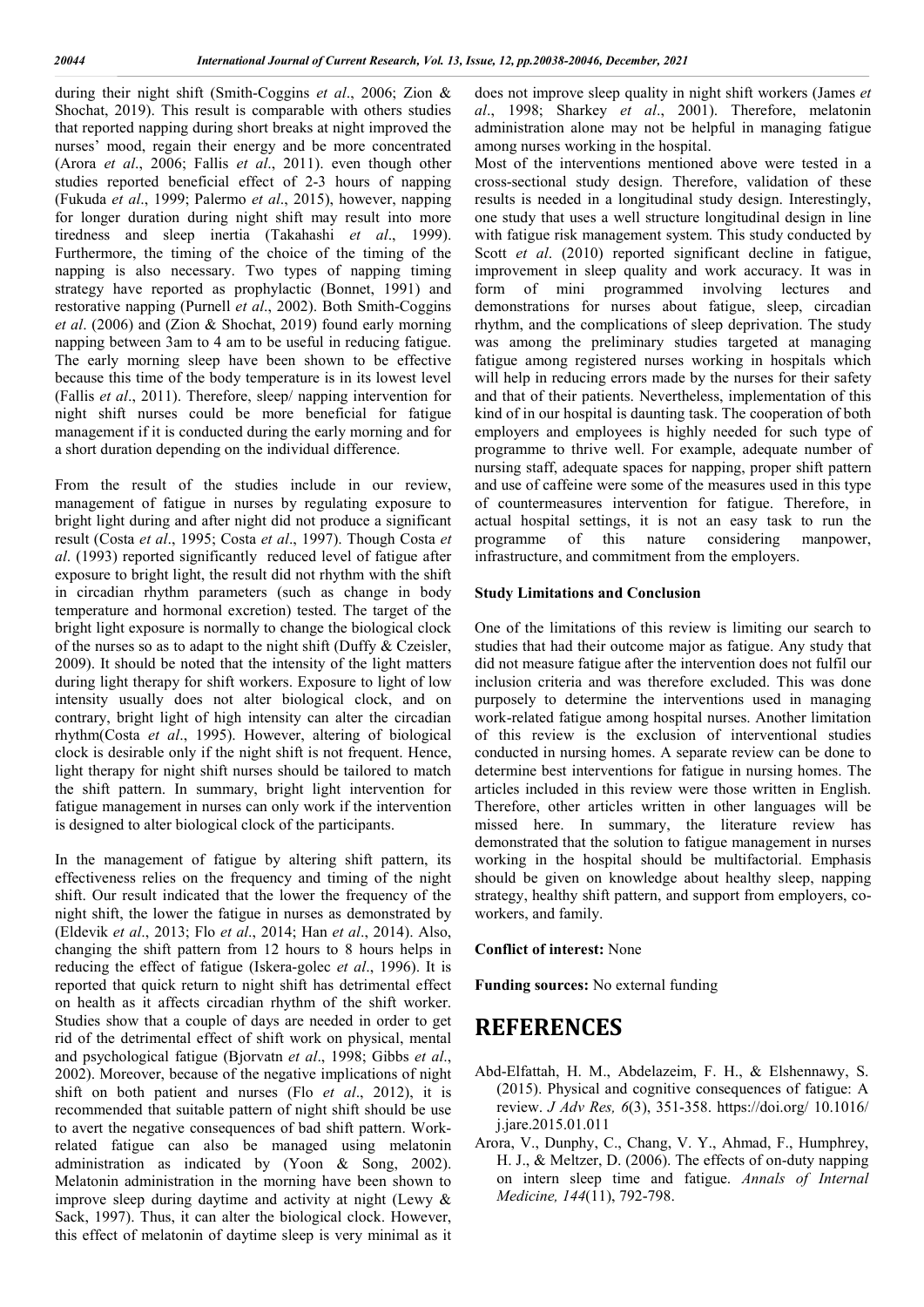- Association, A. N. (2006). Assuring patient safety: Registered nurses' responsibility in all roles and settings to guard against working when fatigued. *Silver Spring, MD*.
- Barofsky, I., & Legro, M. W. (1991). Definition and measurement of fatigue. *Reviews of Infectious Diseases, 13*(Supplement\_1), S94-S97.
- Bjorvatn, B., Kecklund, G., & Åkerstedt, T. (1998). Rapid adaptation to night work at an oil platform, but slow readaptation after returning home. *Journal of Occupational and Environmental Medicine, 40*(7), 601-608.
- Bonnet, M. (1991). The effect of varying prophylactic naps on performance, alertness and mood throughout a 52-hour continuous operation. *Sleep, 14*(4), 307-315.
- Caldwell, J. A., Caldwell, J. L., & Schmidt, R. M. (2008). Alertness management strategies for operational contexts. *Sleep medicine reviews, 12*(4), 257-273.
- Caruso, C. C., Baldwin, C. M., Berger, A., Chasens, E. R., Landis, C., Redeker, N. S., Scott, L. D., & Trinkoff, A. (2017). Position statement: Reducing fatigue associated with sleep deficiency and work hours in nurses. *Nursing Outlook, 65*(6), 766-768.
- Costa, G., Gaffuri, E., Ghirlanda, G., Minors, D. S., & Waterhouse, J. M. (1995). Psychophysical conditions and hormonal secretion in nurses on a rapidly rotating shift schedule and exposed to bright light during night work. *Work & Stress, 9*(2-3), 148-157. https://doi.org/10.1080/02678379508256549
- Costa, G., Ghirlanda, G., Minors, D. S., & Waterhouse, J. M. (1993). Effect of bright light on tolerance to night work. *Scand J Work Environ Health, 19*(6), 414-420. https://doi.org/10.5271/sjweh.1453
- Costa, G., Kovacic, M., Bertoldi, A., Minors, D., & Waterhouse, J. (1997). The Use of a Light Visor During Night Work by Nurses. *Biological Rhythm Research, 28*(1), 16-25. https://doi.org/10.1076/brhm.28.1.16.12984
- Crummy, F., Cameron, P. A., Swann, P., Kossmann, T., & Naughton, M. T. (2008). Prevalence of sleepiness in surviving drivers of motor vehicle collisions. *Internal medicine journal, 38*(10), 769-775.
- De Vries, J., Michielsen, H. J., & Van Heck, G. L. (2003). Assessment of fatigue among working people: a comparison of six questionnaires. *Occupational and environmental medicine, 60*(suppl 1), i10-i15.
- Downs, S. H., & Black, N. (1998). The feasibility of creating a checklist for the assessment of the methodological quality both of randomised and non-randomised studies of health care interventions. *Journal of Epidemiology & Community Health, 52*(6), 377-384.
- Duffy, J. F., & Czeisler, C. A. (2009). Effect of Light on Human Circadian Physiology. *Sleep Med Clin, 4*(2), 165- 177. https://doi.org/10.1016/j.jsmc.2009.01.004
- Eldevik, M. F., Flo, E., Moen, B. E., Pallesen, S., & Bjorvatn, B. (2013). Insomnia, excessive sleepiness, excessive fatigue, anxiety, depression and shift work disorder in nurses having less than 11 hours in-between shifts. *PLoS One, 8*(8), e70882. https://doi.org/10.1371/ journal.pone. 0070882
- Fallis, W. M., McMillan, D. E., & Edwards, M. P. (2011). Napping during night shift: practices, preferences, and perceptions of critical care and emergency department nurses. *Critical care nurse, 31*(2), e1-e11.
- Flo, E., Pallesen, S., Magerøy, N., Moen, B. E., Grønli, J., Nordhus, I. H., & Bjorvatn, B. (2012). Shift work disorder in nurses–assessment, prevalence and related health problems. *PLoS One, 7*(4), e33981.
- Flo, E., Pallesen, S., Moen, B. E., Waage, S., & Bjorvatn, B. (2014). Short rest periods between work shifts predict sleep and health problems in nurses at 1-year follow-up. *Occup Environ Med, 71*(8), 555-561. https://doi.org/10.1136/ oemed-2013-102007
- Fukuda, H., Takahashi, M., & Airto, H. (1999). Nurses' workload associated with 16-h night shifts on the 2-shift system. I: Comparison with the 3-shift system. *Psychiatry Clin Neurosci, 53*(2), 219-221. https://doi.org/10.1046/j.1440-1819.1999.00544.x
- Geiger-Brown, J., Rogers, V. E., Trinkoff, A. M., Kane, R. L., Bausell, R. B., & Scharf, S. M. (2012). Sleep, sleepiness, fatigue, and performance of 12-hour-shift nurses. *Chronobiology International, 29*(2), 211-219.
- Gibbs, M., Hampton, S., Morgan, L., & Arendt, J. (2002). Adaptation of the circadian rhythm of 6 sulphatoxymelatonin to a shift schedule of seven nights followed by seven days in offshore oil installation workers. *Neuroscience letters, 325*(2), 91-94.
- Han, K., Trinkoff, A. M., & Geiger-Brown, J. (2014). Factors associated with work-related fatigue and recovery in hospital nurses working 12-hour shifts. *Workplace Health Saf, 62*(10), 409-414. https://doi.org/10.3928/21650799- 20140826-01
- Hooper, P., Jutai, J. W., Strong, G., & Russell-Minda, E. (2008). Age-related macular degeneration and low-vision rehabilitation: a systematic review. *Canadian Journal of Ophthalmology, 43*(2), 180-187.
- Iskera-golec, I., Folkard, S., Marek, T., & Noworol, C. (1996). Health, well-being and burnout of ICU nurses on 12- and 8-h shifts. *Work & Stress, 10*(3), 251-256. https://doi.org/10.1080/02678379608256804
- James, M., Tremea, M. O., Jones, J. S., & Krohmer, J. R. (1998). Can melatonin improve adaptation to night shift? *Am J Emerg Med, 16*(4), 367-370. https://doi.org/10.1016/s0735-6757(98)90129-2
- Kunert, K., King, M. L., & Kolkhorst, F. W. (2007). Fatigue and sleep quality in nurses. *Journal of psychosocial nursing and mental health services, 45*(8), 30-37.
- Lewy, A. J., & Sack, R. L. (1997). Exogenous melatonin's phase-shifting effects on the endogenous melatonin profile in sighted humans: a brief review and critique of the literature. *Journal of Biological Rhythms, 12*(6), 588-594.
- Liira, J., Ruotsalainen, J., Driscoll, T., Rogers, N., Costa, G., Sallinen, M., Isotalo, L., & Verbeek, J. (2010). Interventions for sleepiness and sleep disturbances caused by shift work.
- McLellan, T. M., Riviere, L. A., Williams, K. W., McGurk, D., & Lieberman, H. R. (2019). Caffeine and energy drink use by combat arms soldiers in Afghanistan as a countermeasure for sleep loss and high operational demands. *Nutritional neuroscience, 22*(11), 768-777.
- Moher, D., Liberati, A., Tetzlaff, J., & Altman, D. G. (2009). Preferred reporting items for systematic reviews and metaanalyses: the PRISMA statement. *PLoS Med, 6*(7), e1000097. https://doi.org/10.1371/journal.pmed.1000097
- Palermo, T. A., Rotenberg, L., Zeitoune, R. C., Silva-Costa, A., Souto, E. P., & Griep, R. H. (2015). Napping during the night shift and recovery after work among hospital nurses. *Rev Lat Am Enfermagem, 23*(1), 114-121. https://doi.org/10.1590/0104-1169.0147.2532
- Petrov, M. E., Clark, C. B., Molzof, H. E., Johnson, R. L., Cropsey, K. L., & Gamble, K. L. (2014). Sleep Strategies of Night-Shift Nurses on Days Off: Which Ones are Most